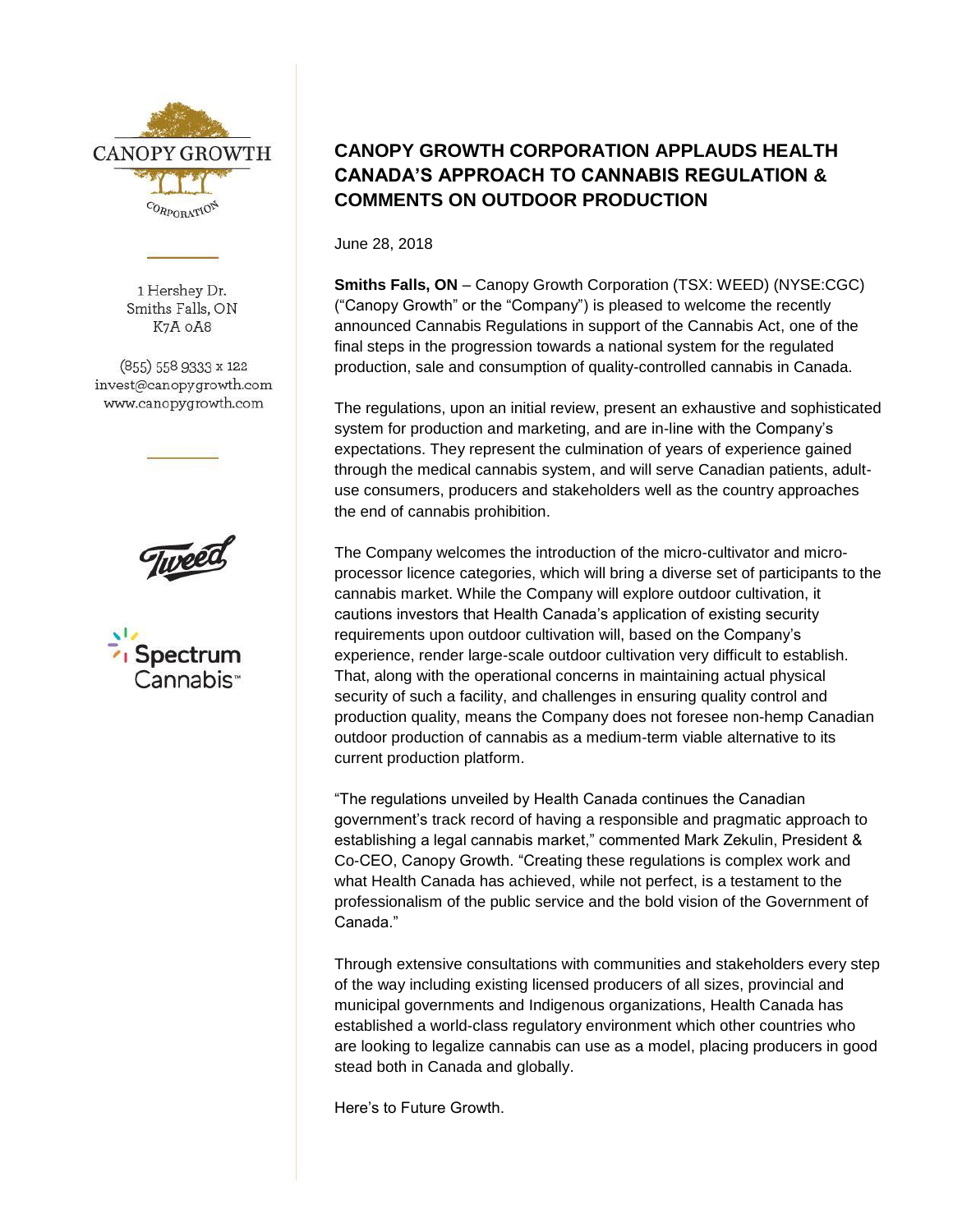## **Contacts:**

Media Relations Caitlin O'Hara [Caitlin.ohara@canopygrowth.com](mailto:Caitlin.ohara@canopygrowth.com) 613-291-3239

Investor Relations Tyler Burns [Tyler.burns@canopygrowth.com](mailto:Tyler.burns@canopygrowth.com) 855-558-9333 ex 122

Director: Bruce Linton [tmx@canopygrowth.com](mailto:tmx@canopygrowth.com)

## **About Canopy Growth Corporation**

Canopy Growth is a world-leading diversified cannabis and hemp company, offering distinct brands and curated cannabis varieties in dried, oil and Softgel capsule forms. From product and process innovation to market execution, Canopy Growth is driven by a passion for leadership and a commitment to building a world-class cannabis company one product, site and country at a time.

Canopy Growth has established partnerships with leading sector names including cannabis icon Snoop Dogg, breeding legends DNA Genetics and Green House seeds, and Fortune 500 alcohol leader Constellation Brands, to name but a few. Canopy Growth operates ten cannabis production sites with over 2.4 million square feet of production capacity, including over 500,000 square feet of GMP-certified production space. The Company has operations in nine countries across five continents. The Company is proudly dedicated to educating healthcare practitioners, conducting robust clinical research, and furthering the public's understanding of cannabis, and through its partly owned subsidiary, Canopy Health Innovations, has devoted millions of dollars toward cutting edge, commercializable research and IP development. Through partly owned subsidiary Canopy Rivers Corporation, the Company is providing resources and investment to new market entrants and building a portfolio of stable investments in the sector. From our historic public listing to our continued international expansion, pride in advancing shareholder value through leadership is engrained in all we do at Canopy Growth. For more information visit www.canopygrowth.com

## **Forward Looking Statement**

This news release contains "forward-looking statements" within the meaning of the United States Private Securities Litigation Reform Act of 1995 and "forward-looking information" within the meaning of applicable Canadian securities legislation. Often, but not always, forward-looking statements and information can be identified by the use of words such as "plans", "expects" or "does not expect", "is expected", "estimates", "intends", "anticipates" or "does not anticipate", or "believes", or variations of such words and phrases or state that certain actions, events or results "may", "could", "would", "might" or "will" be taken, occur or be achieved. Forward-looking statements or information involve known and unknown risks, uncertainties and other factors which may cause the actual results, performance or achievements of Canopy Growth or its subsidiaries to be materially different from any future results, performance or